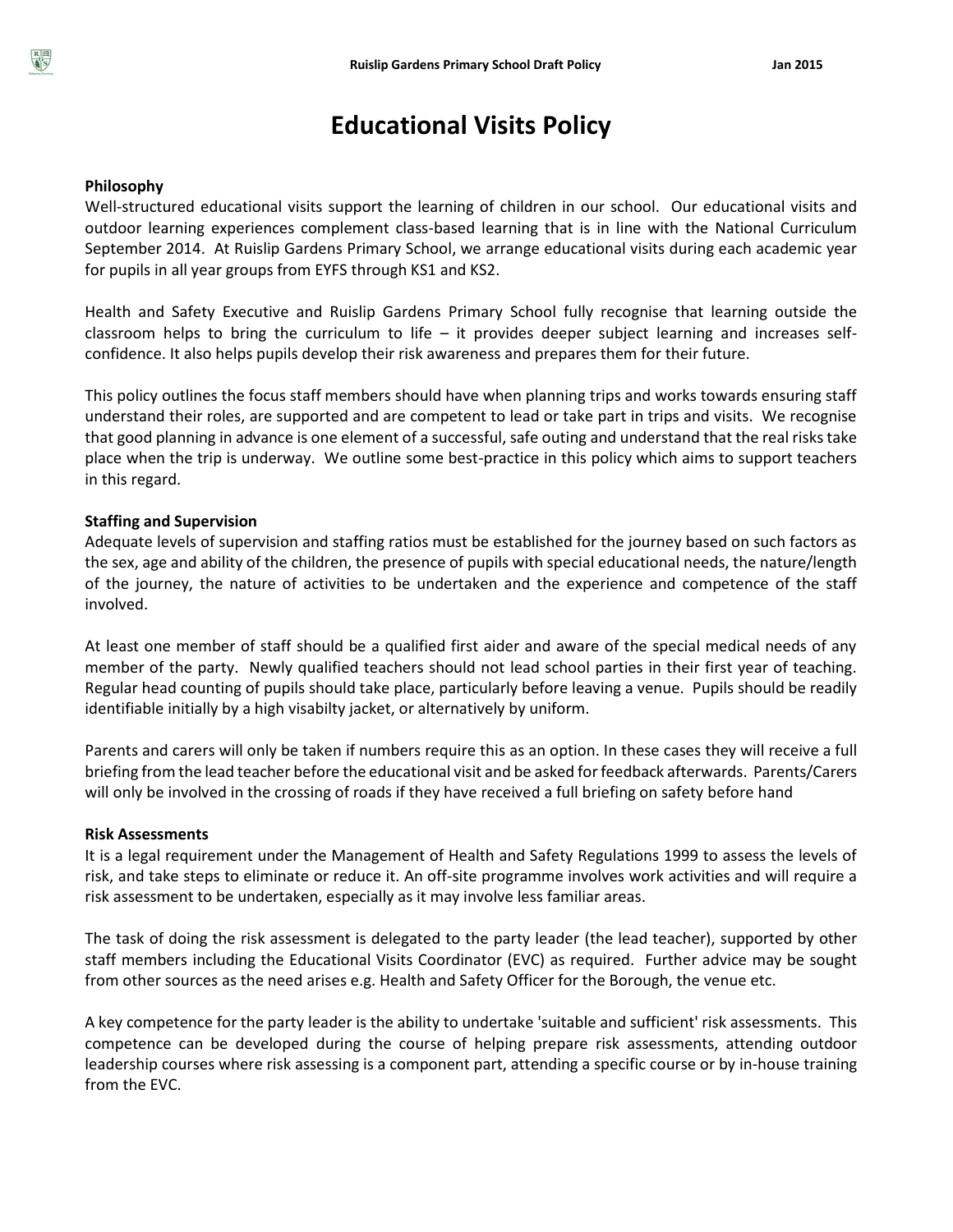#### **Risk assessment forms need to include the following:**

- A definition of the overall educational purpose of the programme
- The activities planned should be outlined
- **The location is visited beforehand. This is an RGS requirement for all educational visits undertaken**
- The lead organisation and accompanying adults should be identified
- The responsible adult for the activity
- Overall supervision arrangements for groups including medical and behavioural needs, transition from one activity to another and during transit etc.
- Any existing care plans must be taken out on the educational visit, these must be the full document and not excerpts
- Arrangements for supervision during breaks
- Identification of public areas and hazards
- The number of children on the day taking into account any changes in numbers for absentees who may have paid to attend but not arrived at school.

Frequently occurring day visits such as swimming sessions and sports fixtures need only have one risk assessment for the block of visits.

## **Risk Assessments for Outdoor Activity Centres**

The centre may be a field study centre, an environmental education centre, an outdoor pursuits centre or similar destination. In all these cases, the risk assessment and risk management process is specific to the centre and the activities that are planned. The school is responsible for assessing the risks of all the activities that it is providing. The providing centre is responsible for assessing the risks of all the activities that the centre is providing. The school must provide the risk assessment for this activity. A supportive centre will have a generic assessment and safety protocol for centre activities. The school may use these provided details are written into the school risk assessment.

## **Risk Assessments for Travel**

The use of all forms of transport, including walking, to and from venues carries with it the risk of accidents and the real possibility of serious injury and loss of life. An accident can be caused as a direct effect of the actions of the party, failure of the mode of transport and actions of a third party. Party leaders have control over the former, some over the mode and none over the actions of third parties. The latter will normally be considered as an inherent risk that has to be accepted. A separate risk assessment form must completed for travel.

## **Unavoidable Changes to Planned Activities**

Activities and scheduling must be carried out in line with the detail that has been recorded in the Risk Assessment as part of the planning process. This RA will have been authorised by relevant members of staff at the school. Any last minute changes must be authorised by lead teacher, in consultation with the EVC if necessary and appropriate. An example would be unavoidable change brought about by bad weather or where alternative travel routes must be followed etc. All decisions taken under these circumstances must be made with regard to the health and safety of pupils and staff as the most important factor.

## **Medical Needs**

It is essential that teachers planing for and supervising the educational visit know the medical needs of the children attending. This informaiton should be gathered with the help of the designated First Aid Officer who will liase with the school medical officer to ensure essential items are taken on the trip both for specific conditions and for the group as a whole. It may be that consideration needs to be given as to a whether a particular child can partake in a certain activity. Any member of staff who is given the care of a child with medical needs must have received the apporpriate training, have the medical equipment and Care Plan in their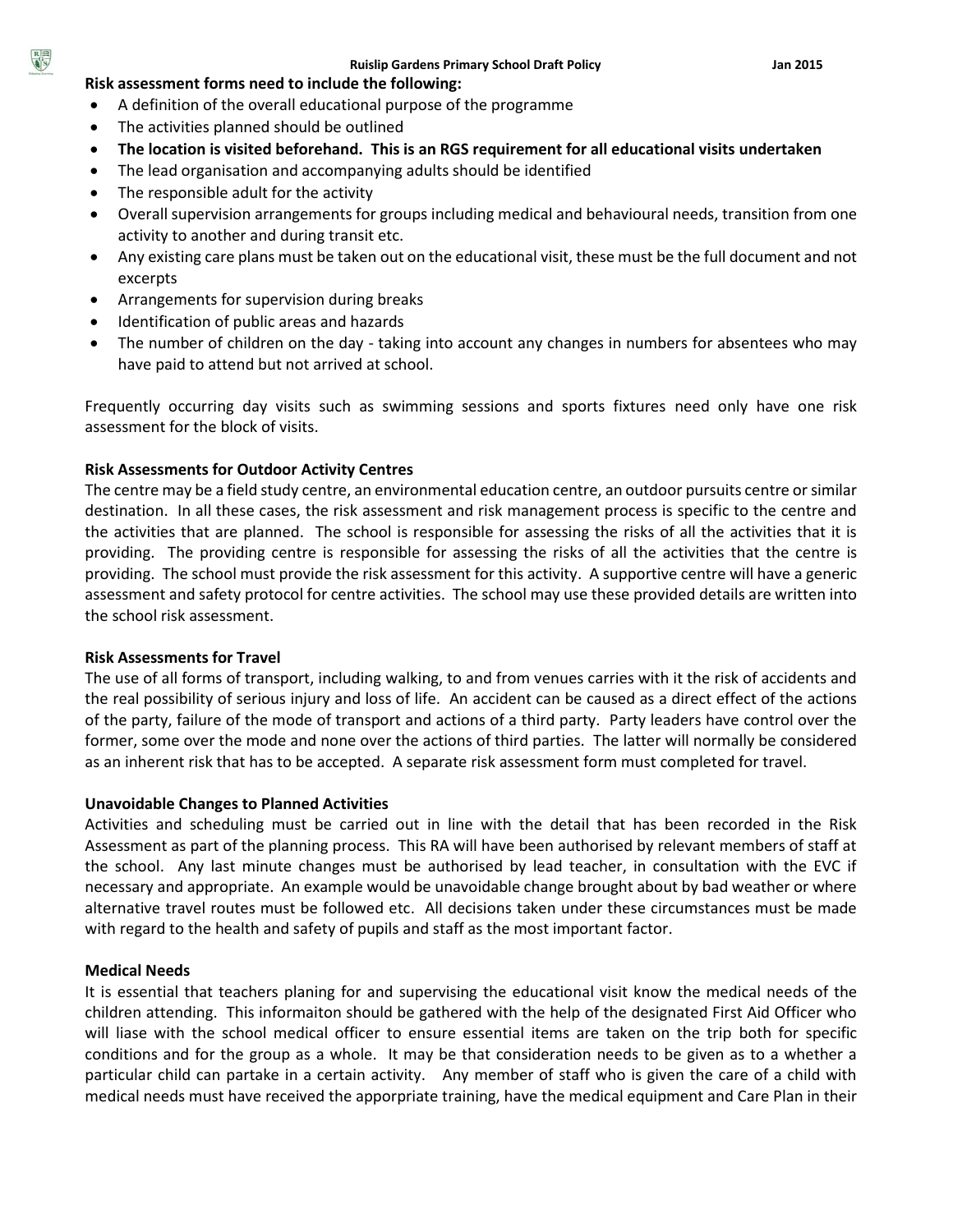charge and must be fully briefed on the nature of the medical need and steps to take if an emergency occurs.

## **Expectations of Pupils**

Pupils should be given appropriate information and guidance prior to the visit taking place so that they understand the standard of behaviour that is expected of them, an outline of the day ahead and a clear understanding of which adult is responsible for their care. Pupils should also clearly understand the action to take in the event of either an emergency or becoming separated from the group. Pupils must understand that a lack of control and discipline can be a major cause of accidents.

## **Point of Departure**

No educational visit should leave the school premises until a full register has been taken. Any absentees should be notified to the school office prior to departure. Any pupils arriving late at school once the group have departed for the visit MUST remain in school and will join another class. For safety reasons, under no circumstances will a child be allowed to join up with the departed group. A clear outline of the allocation of pupils to groups and the itinerary for the educational visit should also be left with the school office.

Pupils and parent helpers should have been recenlty briefed and reminded of rules of conduct and behaviour standards and routine and emergency safety procedures.

It is not a requirement that the contact details for each pupil are taken on the educational visit. The cchool office should remain the only point of contact for teachers on the visit. The school office will form a chain of contact for swift communication in case of emergency. The exception to this is that in the event of emergency services needing to be called this must be actioned by someone present on the educational visit.

## **Emergency Procedures**

- Assess the nature and extent of the emergency
- Simultaneously or through delegation the lead teacher must ensure a headcount of the party, the safety of other group members and ensure First Aid is being administered as necessary and that Emergency Services are being contacted as appropriate.
- An adult in the party should accompany any casualties to hospital
- Collect the remainder of the group and arrange for their return to base
- Arrange for one adult to remain at the accident site to assist or liaise with the search/rescue/emergency services
- Contact the Head teacher, Manager/designated contact person/school office
- Contact the centre/venue where you are staying and inform them
- Ensure any and all information shared with relevant parties is factual, accurate and clearly delivered
- Make no comment to the Press should they become involved

The Headteacher, Manager or designated contact person should rapidly appraise the situation. Where the incident is clearly serious he/she should immediately contact the following London Borough of Hillingdon, Education Services**. In office hours:**

# **Education Services - 01895 277468 Out of office hours: Emergency control service – Switchboard at London Borough of Hillingdon - 01895 250 111.**

The Switchboard will then alert Civil Protection section who will make all necessary contacts (including Education Services senior management) and establish (evoke) incident procedures.

The school concerned or the Education service will contact the Corporate Communication section at the Civic Centre who will brief the media. All media interest should be channelled through them.